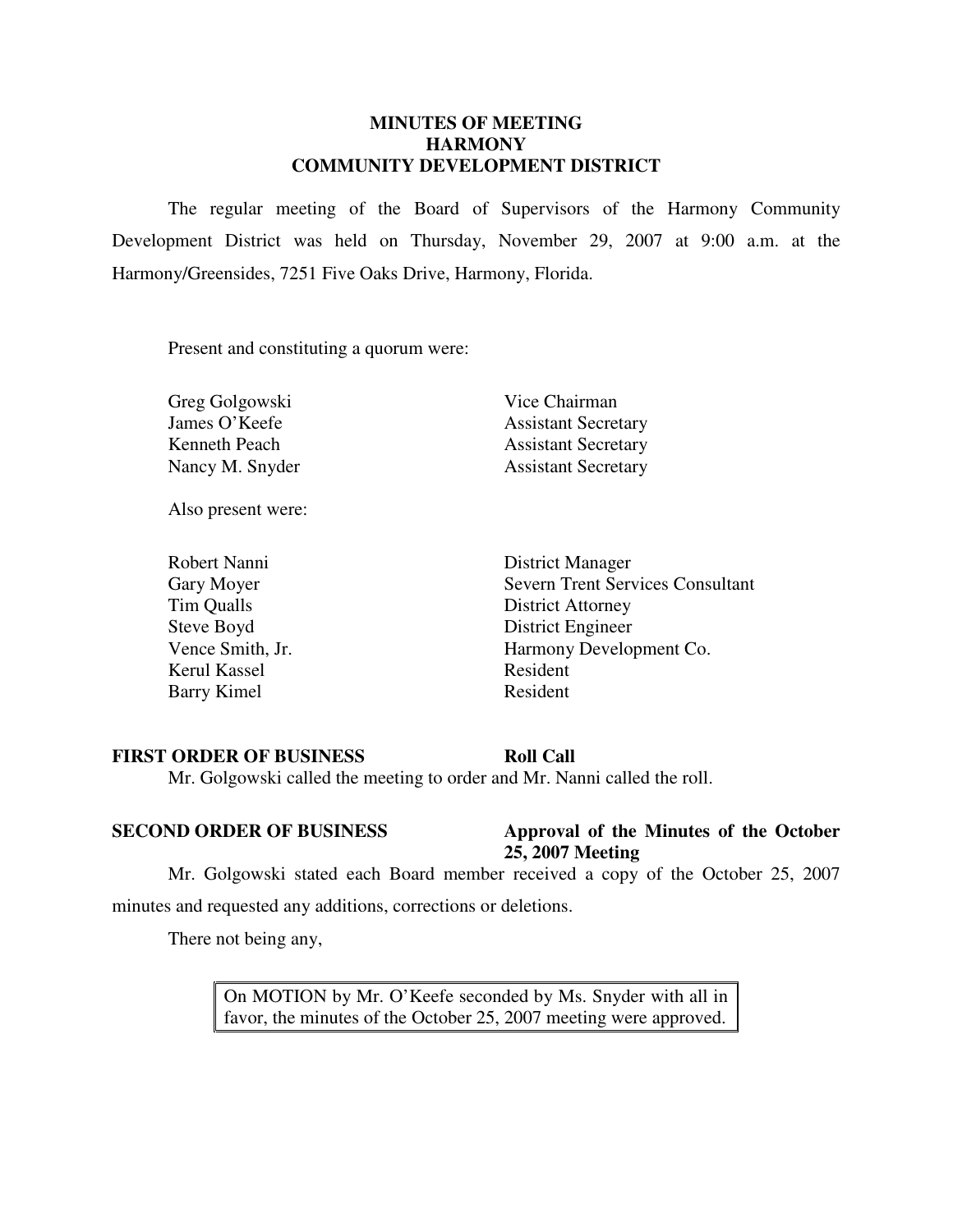## **THIRD ORDER OF BUSINESS Manager's Report – Consideration of Resolution 2008-1 Amending the General Fund Budget for Fiscal Year 2007**

 Mr. Nanni stated there are going to be two items. The first item is consideration of Resolution 2008-1 which amends the General Fund Budget for Fiscal Year 2007. This is a normal item for balancing of line items in anticipation of possible invoices. Since we must have everything concluded by the end of November, the accountants anticipate withdrawing extra money from the fund balance which they will earmark to help pay invoices which may come up. They are estimating \$30,000 for this budget and if all of this money is not used, it is rolled back into the fund balance. If you look at the proposed budget increase or decrease, you are going to see a line item in the amount of \$17,063 which they are adding to the \$12,969 where your revenues exceeded your expenditures. This resolution does require the Board's approval. It is automatically handled through accounting and the excess funds go to the fund balance.

Mr. Golgowski stated this is just an administrative cleanup from last year.

 Mr. Nanni stated that is correct. You are always going to end up with a little more or a little less.

> On MOTION by Mr. Peach seconded by Ms. Snyder with all in favor, Resolution 2008-1 Amending the District's General Fund Budget for Fiscal Year 2007 was adopted.

 Mr. Nanni stated the second item is with regards to your next Board meeting scheduled for December  $27<sup>th</sup>$ , which is two days after Christmas. As a matter of procedure, you can reschedule the meeting or cancel it and meet again on your next scheduled meeting, which is January 31, 2008. The invoices which come up in between will be paid automatically; and you will ratify them at the January  $31<sup>st</sup>$  meeting, to ensure all vendors get paid.

Mr. Golgowski asked what is the Board's pleasure?

Mr. O'Keefe responded I believe we should meet on January 31<sup>st</sup>.

On MOTION by Mr. O'Keefe seconded by Ms. Snyder with all in favor, the Harmony CDD Board of Supervisors meeting scheduled for Thursday, December 27, 2007 at 9:00 a.m. Is cancelled and will not be rescheduled. The next Board meeting will take place on Thursday, January 31, 2008 at 9:00 a.m. at the Harmony/Greensides; 7251 Five Oaks Drive; Harmony, Florida.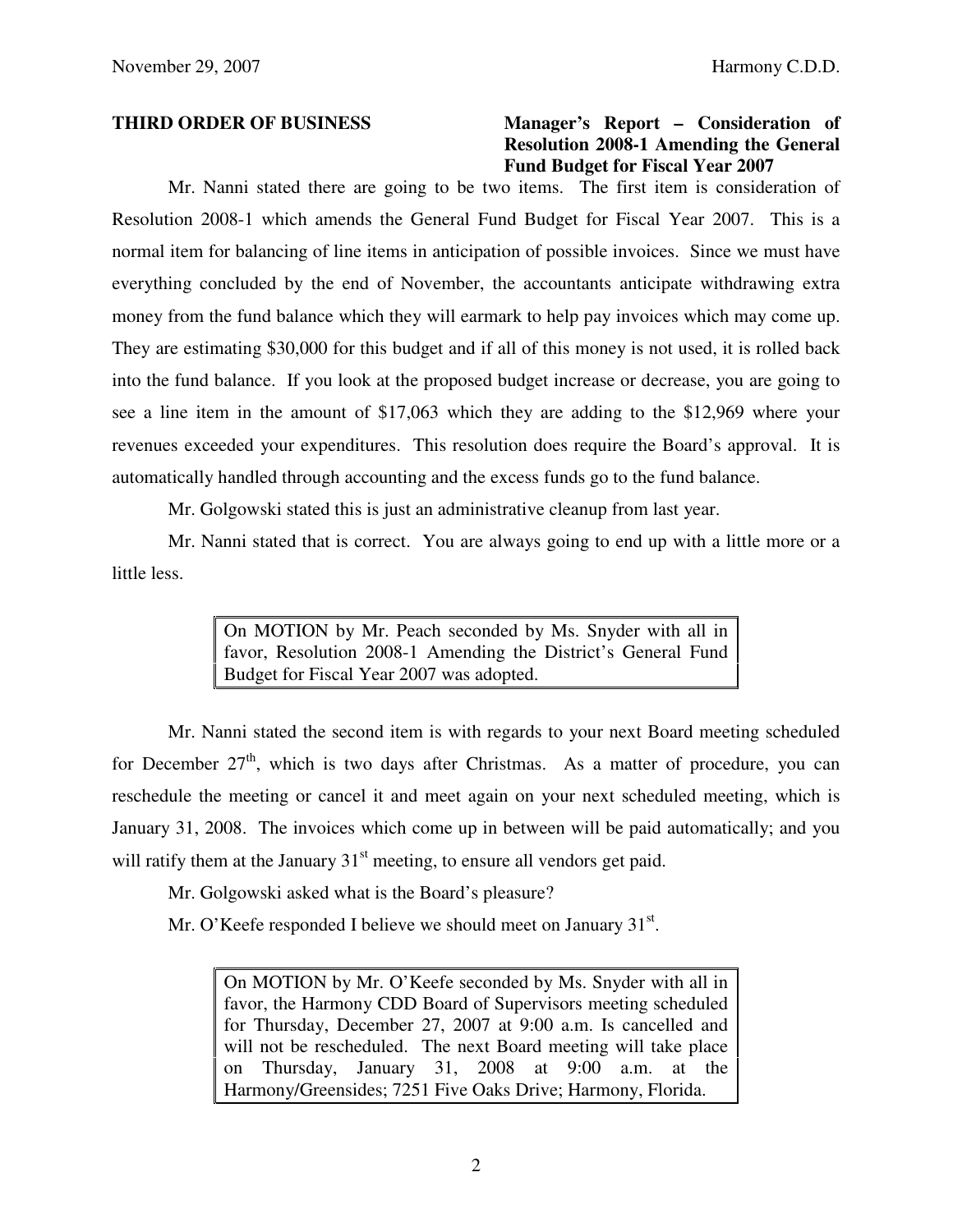Mr. Moyer stated we have had discussions in the past with regards to the web site and the timeliness of updating it. The Board initially hired Mr. Steve Zaretsky to set it up. Although he has done a good job, I believe it has been extremely difficult to get our web site updated in a timely manner for a variety of reasons some of which are personal; some of which are professional; and some of which concern issues with blocks and filters on his system. I recommend the Board consider transferring this responsibility to Ms. Brenda Wright in the manager's office. She has been working with Mr. Zaretsky to try to get this up and running on a timely basis. Since the Board actually hired Mr. Zaretsky, it is appropriate for you to direct this responsibility to us, if this is your desire. If not, we will be glad to continue working with Mr. Zaretsky as long as everyone understands there is going to be a delay in getting this information updated.

 Mr. Peach stated I know there was discussion and concerns previously from homeowners with regards to the timeliness of getting this information out there. Management has done everything possible in terms of working with the existing arrangement.

Mr. Moyer stated we are still behind.

 Mr. Golgowski stated the more handlers you have involved; the more opportunities there are for things to go wrong.

Mr. O'Keefe asked is a motion required?

Mr. Moyer responded I believe so.

On MOTION by Mr. Peach seconded by Mr. O'Keefe with all in favor, management of the District's web site was transferred from Mr. Steve Zaretsky to Severn Trent Services.

 Mr. Moyer stated this makes sense since the complaint management system which we are also working on will become an integral part of the web site. I am working with them to identify people out here we can communicate with on a daily basis if necessary. However, the complaints will be communicated through a person working for me in the Severn Trent offices; we will log them through a computer system; after which a person will track and respond to the person making the complaint, which I believe will raise the bar on the level of service the District provides.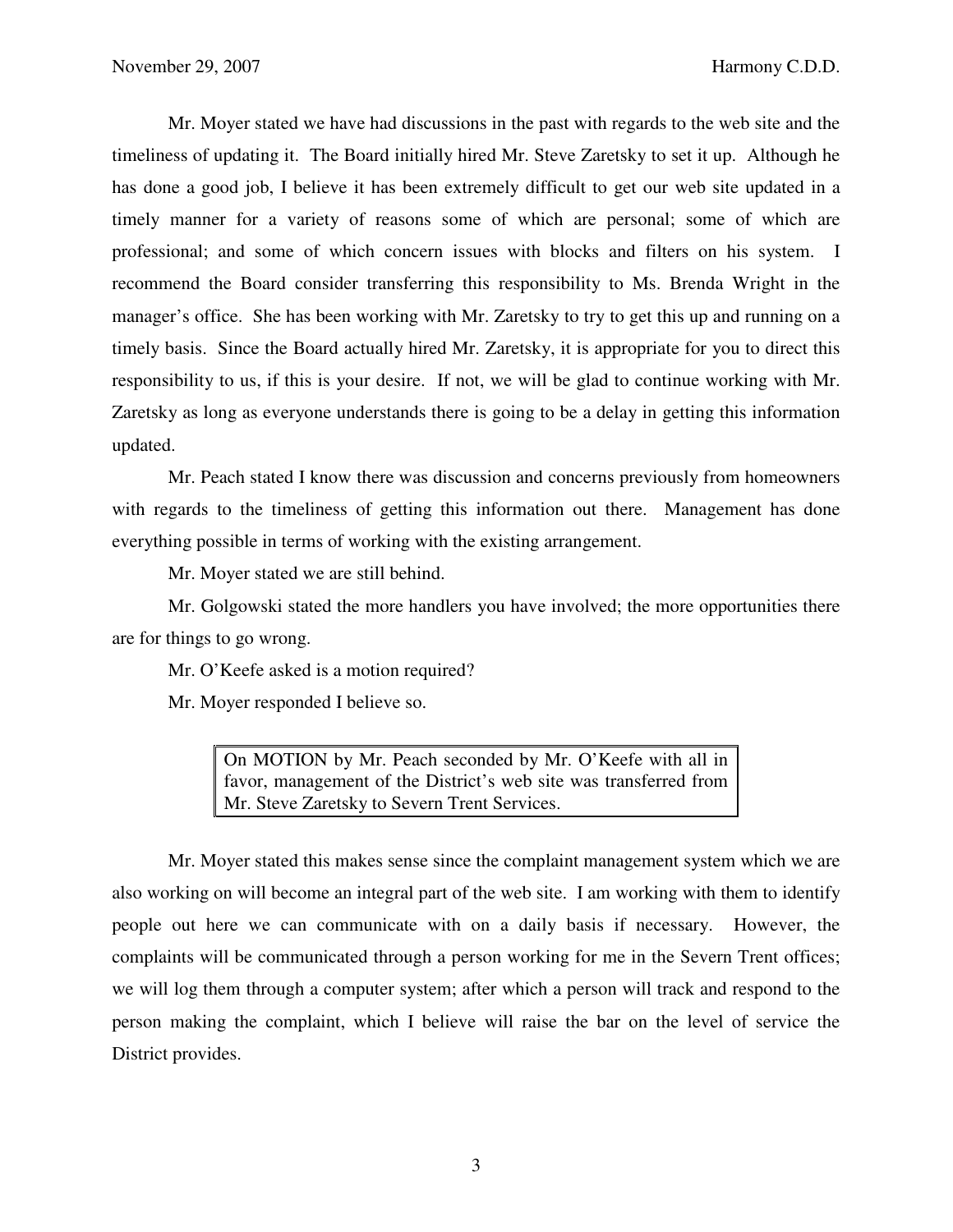# **FOURTH ORDER OF BUSINESS Attorney's Report**

There being no report, the next item followed.

# **FIFTH ORDER OF BUSINESS Engineer's Report**

There being no report, the next item followed.

### **SIXTH ORDER OF BUSINESS Developer's Report**

 Mr. Smith stated on behalf of the developer, I want to thank the Board, the District, Mr. Nanni and Mr. Moyer for the manner in which you worked with us this year. People may believe we have not accomplished much, but I disagree and I just want to thank you for a successful year and we look forward to continuing our developer relationship with you.

**SEVENTH ORDER OF BUSINESS Discussion of the Monthly Boat Report** 

*Mr. Golgowski presented his report and the Board had no comments on it.* 

 Mr. Golgowski stated I also distributed a handout complimenting our Dock Master. I encouraged Mr. Belieff to take the day off on Thanksgiving. He worked nonetheless, and I believe it was a busy day as several people went out on the boats. It is always nice to get a positive comment in response to this. I am going to encourage him to take the day off on Christmas and not send any boats out if this meets with everyone's support.

 Mr. Smith stated Christmas and New Year's Day are on Tuesdays, which is the day the lake rests anyway.

# **EIGHTH ORDER OF BUSINESS Supervisors' Requests**

Hearing none, the next item followed.

# **NINTH ORDER OF BUSINESS Audience Comments**

*Ms. Kassel asked does the CDD own the dog park?* 

Mr. Golgowski responded that is correct.

 *Ms. Kassel stated a resident had a severe accident on the sidewalk. I believe she caught her toe in an area where two segments of sidewalk meet and the next segment was raised when she was walking; after which she fell; broke her wrist; split her tibia and sustained severe injuries to her knee. She has been in the hospital since Monday morning and will be returning home today, but will return to the hospital tomorrow morning to have arthroscopic surgery.* I *am not certain whether or not she is planning to take action on this, but I wanted you to be*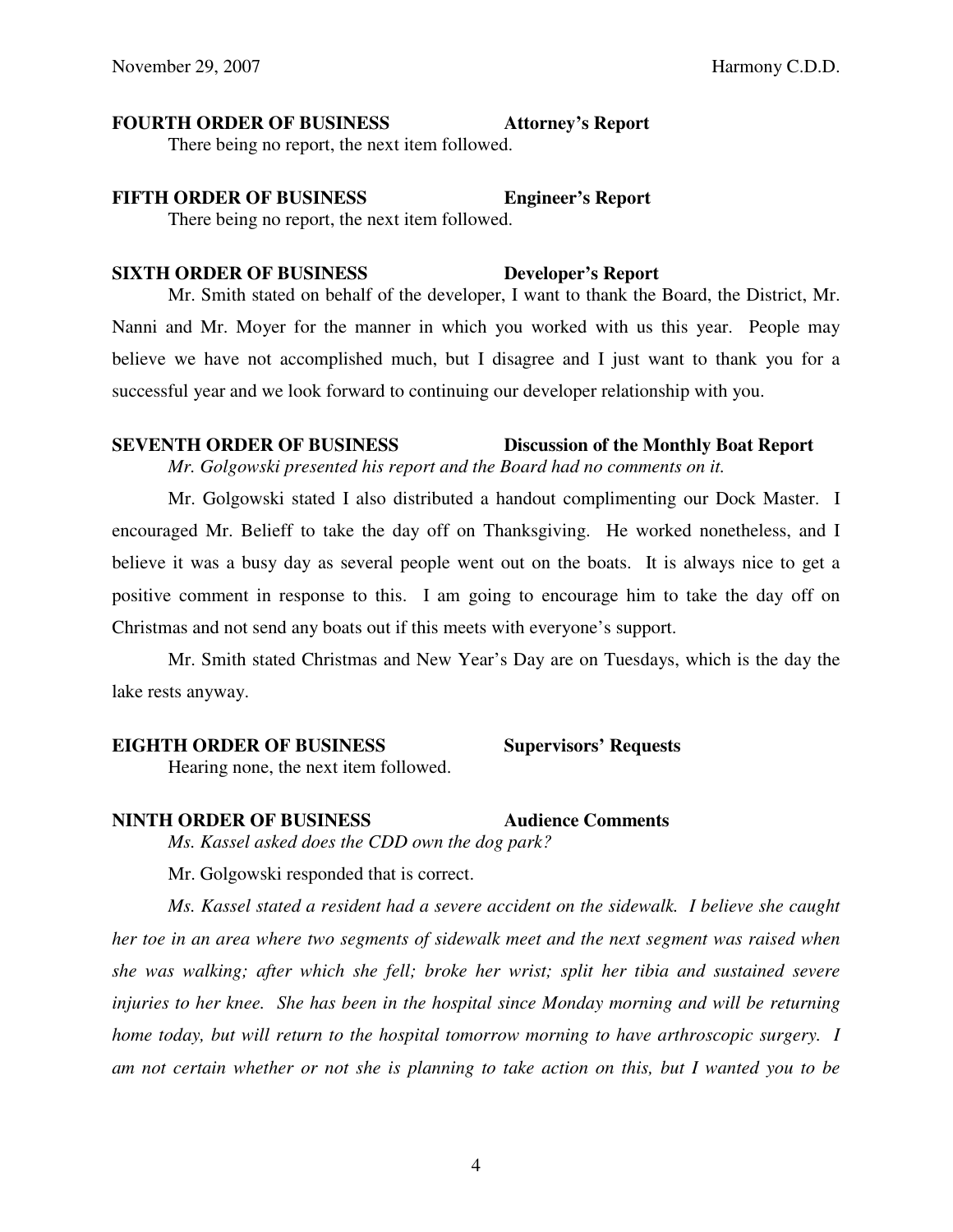*notified and take action to ensure sidewalks are level. I believe Celebration uses some kind of grinding machine to level areas with rough edges.* 

Mr. Moyer stated they will be unlikely to level an area by a half inch with this machine.

 Ms. Snyder stated I had an accident similar to this in another area which resulted in a shattered pelvic bone. I did a circumference around Harmony and reported those. Although some of them were repaired, I will probably walk around again. The other issue which may result in injury are those square boxes which are broken and missing the tops. I will look into those when I walk the circumference again. I noticed they were marked with paint at one point, but I am not certain whether or not they were repaired.

Mr. Smith asked are you referring to junction boxes which hold wires?

Ms. Snyder responded yes.

Mr. Smith stated I believe those are owned by OUC.

 Ms. Snyder stated one of them was a water meter. I reported it and was told it will be repaired.

Mr. Smith asked do you believe it may be the cover on his water meter?

Ms. Snyder responded I believe it may be part of the sprinkler system.

Mr. Smith stated those are generally located inside the lot line.

 Ms. Snyder stated it was located here, but there were other ones between the sidewalk and the road.

 Mr. Boyd stated in Orange County, they do a temporary repair which involves smoothing and building the damaged area up with asphalt in order to eliminate the lift; after which they remove and reset the sidewalk squares at certain points once every couple of years.

 Ms. Snyder stated I believe this is important, especially for the older people who enjoy walking in the community.

 Mr. Golgowski stated I know there are standing orders to our crews to watch out for these problems.

 *Ms. Kassel stated I know the utilities are responsible for painting junction boxes. Who is responsible for reporting problems on CDD property to those utilities?* 

 Ms. Snyder responded the residents should report problems if they see them. Does someone inspect those?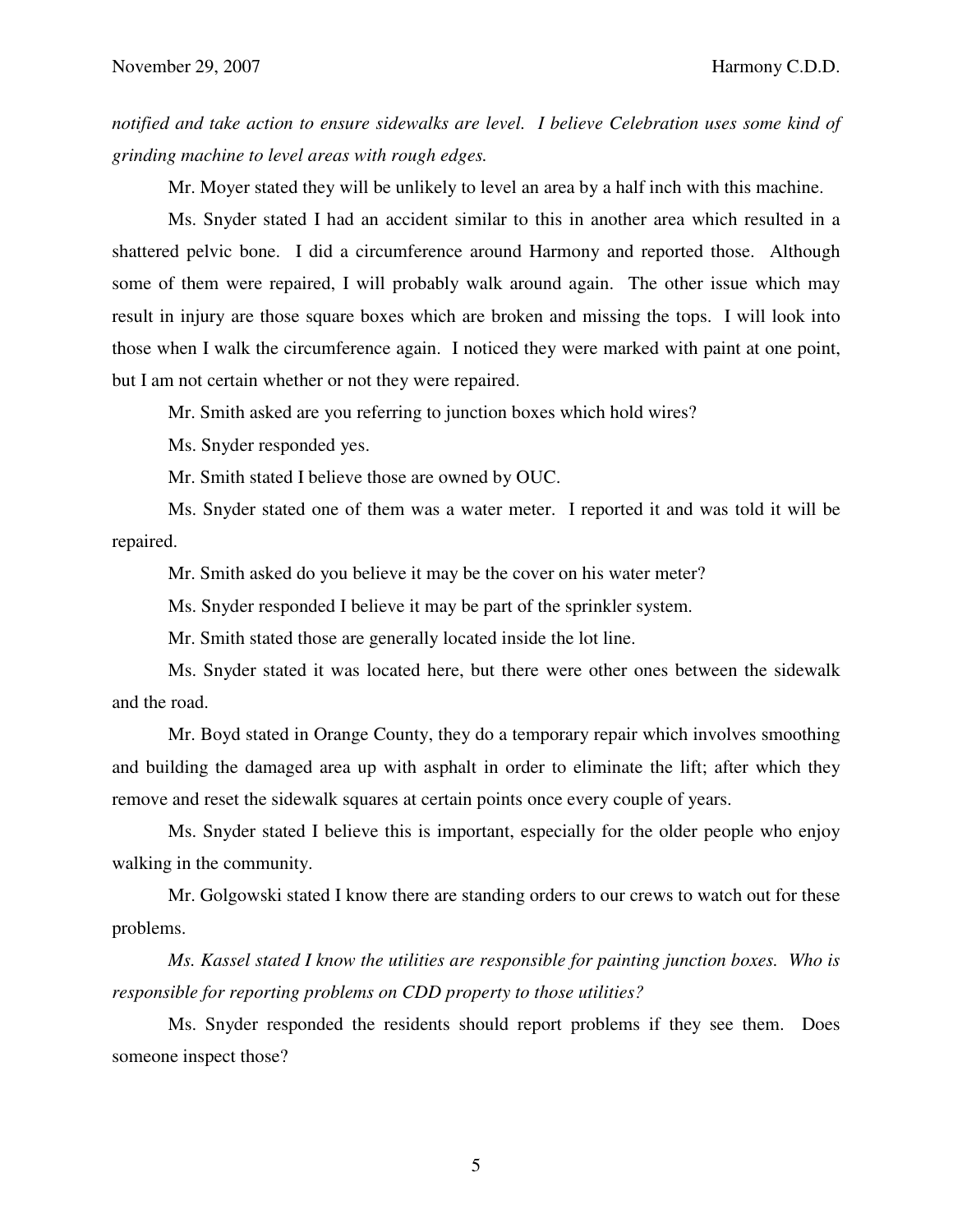Mr. Golgowski responded no one specifically inspects those, but staff or other operators can speak to a utility representative if something is amiss.

Ms. Snyder stated perhaps we can report these issues for publication in the newsletter.

 Mr. Smith stated REW Landscape has a maintenance crew on site almost daily or weekly; and they were instructed to notify us if they detect problems which relate to us. We cannot make adjustments to junction boxes belonging to the utility provider.

A driver backed into a light pole outside of this building within the last couple of weeks which was damaged to the extent they had to remove the pole and bring another one in. This light pole was owned by the developer as opposed to the CDD. We rely on the eyes of residents as well as the crews working out here to report these problems, which is a work in progress.

Ms. Snyder asked should we report problems to the Welcome Center?

 Mr. Smith responded this is generally where we find out about problems. Mr. Todd Haskett is always available and we will pursue problems if we are able to do so. However, we do not work for the CDD, but from the developer's side. There are certain things which our maintenance staff handles; after which we charge it back to the CDD from time to time. However, if the issue goes beyond our group, we discuss with the District Manager how to move forward with correcting problems. We may have to hire someone to look at all of the sidewalks in our parks and determine which areas need to be corrected.

 Mr. Qualls stated since you have been put on notice; I advise taking immediate action with regards to this sidewalk and ensure people stay off of it immediately.

Mr. Golgowski asked can you initiate this?

 Mr. Smith responded I will get with Mr. Nanni and we will decide whether or not we need to get someone more qualified to handle these problems.

Mr. Qualls stated perhaps you should authorize the District Engineer to handle this.

Mr. Smith stated I agree with you.

 Mr. Boyd stated we can perform inspections with regards to specific circumstances and make immediate recommendations, which we can discuss with the Board.

 Mr. O'Keefe stated I recommend we check all sidewalk areas within the development in order to ensure we do not have other damaged areas we are not aware of.

Mr. Boyd stated I will do an inspection today and prepare a recommendation.

6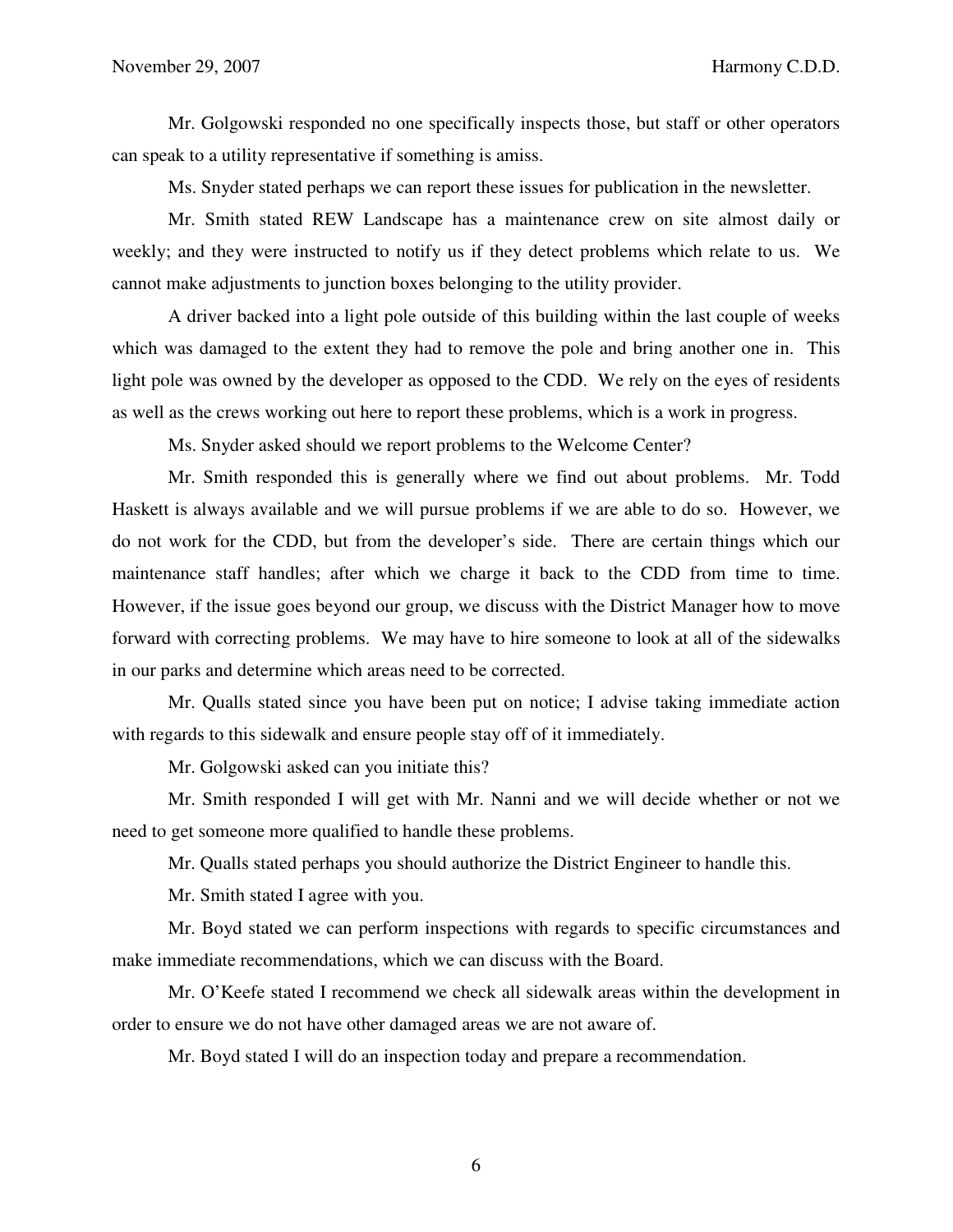*Ms. Kassel asked are the lawns in the neighborhoods being maintained by REW to ensure they are presentable?* 

Mr. Smith responded this is not a CDD issue, but I will answer the question.

*Ms. Kassel stated this is an issue since we are paying for it.* 

 Mr. Smith stated the developer pays for the maintenance and we have been doing this through most of the summer up until 30 days ago.

 *Ms. Kassel asked are the parks maintained by the CDD?* 

Mr. Smith responded the pocket parks have been transferred to the CDD.

*Ms. Kassel asked can we get an update on the gas pipeline?*

 Mr. Smith responded we believe the pipeline project is progressing rather nicely. I heard they are ahead of schedule and they are trying their best to be finished close to Christmas, which is possible. After the fact, we have a lot of work to do with them, whether it is through the District or the developer, to put this project back as it was. Although this will take some time, I am confident the people we are working with are going to help us restore it. However, I am not aware of any major incidents out here other than some inconveniences.

 *Ms. Kassel asked are they working 24 hours per day?* 

 Mr. Smith responded I do not believe so. Although there are some instances in which they started early, they normally work a 12-hour shift.

 *Ms. Kassel stated I hear noise coming from there at approximately 4:00 a.m.* 

 Mr. Smith stated there were some early work hours during the drilling process. However, I have not heard any complaints since they came on site to work. I trust they are going to have this job complete over the next four to five weeks.

 Ms. Snyder asked are we as residents going to receive any benefit by having natural gas here?

Mr. Smith responded you have had natural gas here for the last 50 years.

 Ms. Snyder stated I am referring to possible use in our homes because I had a propane tank installed in my house in order to plan on using the natural gas when it became available.

 Mr. Smith stated the original gas transmission lines came to Harmony in the Year 2000. The cost to install a gate valve station or to tap the lines in order for them to be able to furnish gas here is extremely expensive and they did not want to go forward on the basis of doing this without a guarantee there will be many others who will sign up each month or year. They

7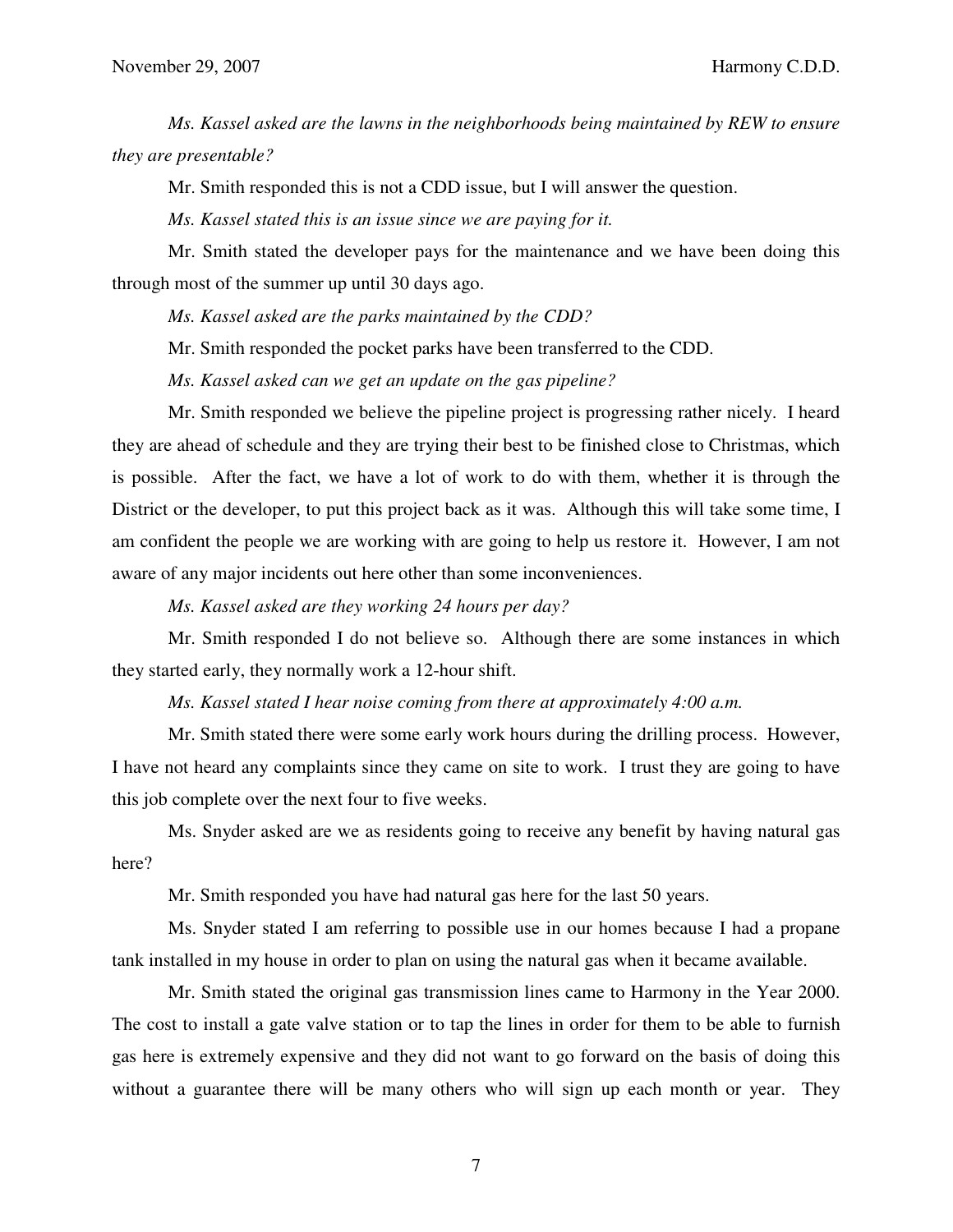wanted a guarantee for the development, but we are not in a position to guarantee anything. To make a long story short, I do not see this happening in the foreseeable future.

 Mr. Peach stated these transmission lines are carrying gas across the state. Therefore, they will actually have to construct a substation to do this.

 Mr. Smith stated those lines have been in the ground for a long time. One has been there for more than 50 years and another one was installed in the early 1990s. Part of this involves a required upgrade due to the proximity to the neighborhoods.

 *Ms. Kassel asked what are the sizes of our gas pipelines?* 

Mr. Smith responded we have a 30" and a 24" pipeline.

*Ms. Kassel asked are they putting two new lines in?* 

Mr. Smith responded they are upgrading the 30" and 24" pipelines.

 *Ms. Kassel stated I thought they were adding two additional lines.* 

 Mr. Smith stated I am not certain how much the Chairman wants to get involved in this since it is not considered CDD business.

*Ms. Kassel stated perhaps the CDD needs to have some kind of emergency plan should there be any problem or threat to the pipeline.* 

 Mr. Moyer stated these issues will be handled through the emergency management system with Osceola County.

 *Ms. Kassel asked are you certain there is nothing the CDD should be doing?* 

 Mr. Smith responded I believe the 30" line literally runs from Melbourne, Florida to Houston, Texas.

*Ms. Kassel stated we get many announcements from the Welcome Center in the form of "e-mail blasts", and I want to know if the Welcome Center can also send out a reminder about the CDD meetings.* 

Mr. Golgowski stated we will ask them to do this.

 *Mr. Kimel stated I spoke to Mr. Golgowski off the record with regards to REW and pesticide applications. We have a cinch bug problem, but I am not certain whether or not we pay for insecticide applications. Since I do not believe this is being done, I want to see the application records as well as the MSDS sheets for the applications.* 

8